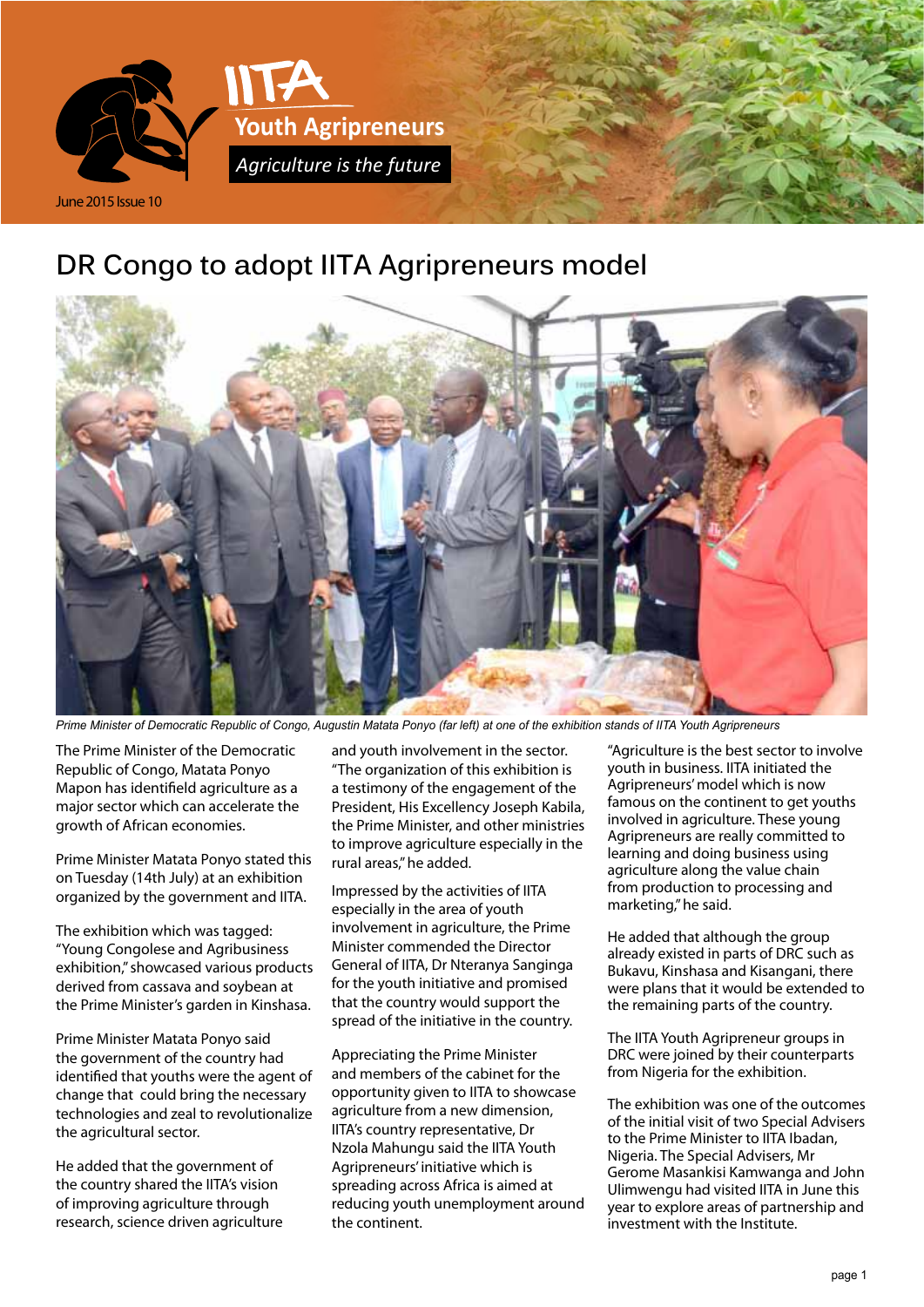## **IITA launches Agripreneur program at Uganda**



*DG-IITA, Dr Nteranya Sanginga (5th from left - standing) and some stakeholders at the launch of Uganda Youth Agripreneurs*

As part of its effort to actively engage African youths in agriculture, the IITA Youth Agripreneurs (IYA) officially launched the Uganda chapter of the organization. The Uganda chapter known as the Uganda Youth Agripreneurs (UYA) was launched on Wednesday, 24 June 2014 in the Mukono District of Uganda.

The Uganda Youth Agripreneurs<br>(UYA) which started in Nabbale. .<br>Nabbale, Mukono District, in collaboration with the National Agricultural Research Organisation, Makerere University, and the Mukono Local Government is aimed at bringing together university graduates in the area from diverse backgrounds to be trained on modern farming methods, post-harvest processing, value addition to agricultural produce, and entrepreneurship.

During his speech at the launch, a Member of Parliament, Mr Katooto Habib encouraged the youths to be patient and take advantage of the cutting edge technologies in agriculture.

The Former Director of Uganda Investment Authority, and a major stakeholder in Pepsi-cola, Uganda, Dr Maggie Kigozi, urged the young people not to see themselves as powerless but instead use the different networks that they have already established to start something productive.

He advised the youths to develop a saving culture to achieve the dream of becoming independent entrepreneurs.

The Director General of IITA, Dr Nteranya Sanginga, during his remarks, advised the youths to be aggressive, innovative, and to always consider gender equity in whatever they do.

His words, "IITA is going to support you in technology, knowledge, and advocacy but you should do the rest of the activities by yourselves." Also promising

continuous support to the youths, the Director General of Uganda National<br>Agricultural Research **Agricultural** Organization (NARO), Dr Ambrose Agona stated that the organization would provide technologies that would help further the new journey they have started. He noted that there was so much energy in young people that could be tapped and put to good use. Shedding light on the formation of the group, Dr Piet van Asten, IITA–Uganda country representative, said the creation of the program was in response to the high

priority placed on solutions to youth unemployment during a stakeholder exercise in Mukono and Wakiso, which are the two districts where the IITA-led Humidtropics program is operating.

His words, "Starting this program today here in Mukono is an indication not only of the usefulness of stakeholder engagement in priority setting but also of the willingness on the research side to follow through what is demanded by the stakeholders."

Others at the event were Dr Victor Manyong, IITA Director for East Africa; Mr Buyungo Musa, the Coordinator for Parliamentary Forum on Food Security and Population Issues in the Parliament of Uganda; representatives of IYA from Nigeria, Kenya, Tanzania, and representatives from other partnering institutions such as Makerere University, Uganda Christian University (UCU) as well as various farmers' organizations.

# **IITA Youth Agripreneurs explores partnership with Swedish University of Agriculture**



Members of IITA Youth Agripreneurs (IYA) are exploring opportunities including exchange programs between IYA and

students in Agricultural and Rural Management at Swedish University of Agriculture (SLU) in Sweden.

The move is part of IYA's objective to gain momentum and upscale agriculture by providing jobs for young, well-educated persons in the agricultural sector.

SLU is a university which coordinates, supports, and informs research, teaching, and other activities with the aim of contributing to the development of agriculture in low-income countries.

As a first step to materialise a potential collaboration between the IYA and SLU, a representative of IYA, Olaide Jinadu, who visited SLU in Sweden presented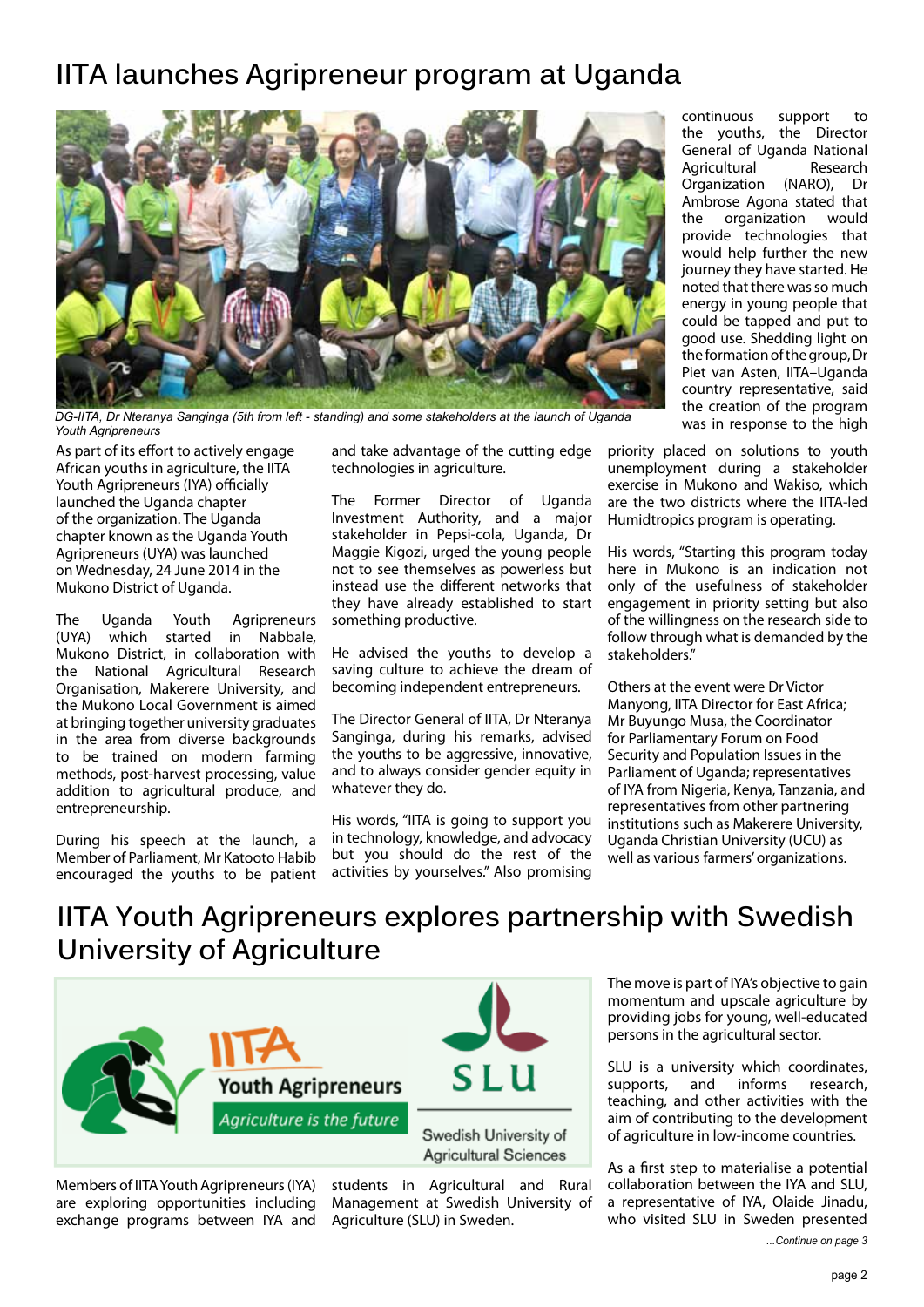#### *... From page 2*

two seminars showcasing the activities of IYA and potentials of the members in Nigeria and other hubs. While presenting a seminar titled; Promoting Youth Employment in Agriculture and Agribusiness to the students in Agricultural and Rural Management (Lantmästare) at the Alnarp campus of the university, Olaide through her presentation, showcased the various opportunities across the agricultural value chain.



importance to them are: visiting different large and small scale agribusiness processing facilities and production farms; and seeing the training IYA renders to farmers, compared to what is practiced in Sweden. A future opportunity would then be to apply for a Linneaus-Palme program, making it an avenue for exchange of both teachers and

She added that the visit to SLU was an interesting

avenue for IYA and Lantmästare students to interact, share ideas, and explore possibilities of synchronizing academics with business. "Visiting SLU was an eye opener, seeing agriculture being practiced in a different way during visits to different agribusiness farms (crop production, dairy farms, etc.) where youths were actively involved and showed great interest," she said. The IYA representative who was also at the Ultuna campus of the university also

*Olaide Jinadu presenting at SLU Ultuna on May 25 Photo by Malin Planting*

stressed the importance of facilitating the signing of a Memorandum of Understanding (MoU) between SLU and a Nigerian academic institution in order to formalize an academic exchange and partnership program.

The students, who will be paying an exchange visit to IYA in Nigeria soon, are expected to see a difference in field studies and how they can use ICT tools in agribusiness to network. Also of students, integrating global perspective to the learning process. Olaide's visit to SLU came after the visit of DDG in charge of research in IITA, Dr Ylva Hillbur to Alnarp in February 2015. During that visit to Alnarp at the East Africa Symposium, Dr Hillbur talked about the IITA Youth Agripreneurs Program to the youths in Sweden and this stirred their interest in the activities of IYA.

# **IITA Kalambo Youth Agripreneurs (IKYA) diversifies into High Quality Maize Flour production**



*IKYA members with the harvested maize from the Murhesa site.*

Members of the IITA Kalambo Youth Agripreneurs (IKYA) in their continuous efforts to exploit more opportunities inherent in agriculture and ultimately generate more income have ventured into the production of high quality maize flour.

The first batch of maize flour was produced as part of value addition from maize harvested from its field at the Murhesa Center and was distributed in Bukavu and its environs.

Five tonnes of maize were harvested from land given to them by the Catholic

Church in Bukavu, and processed into 80 bags weighing 25kg each. The Catholic church of Bukavu has been partnering with IITA in the dissemination of newly developed technologies.

This partnership has enabled IKYA to access space for their seed production and demonstration fields. During the first season of production, IKYA established an intercropped maize – soybean field (2.5 ha) and biofortified bean seed multiplication field (1 ha).



*High quality maize flour produced and packaged by IKYA members*